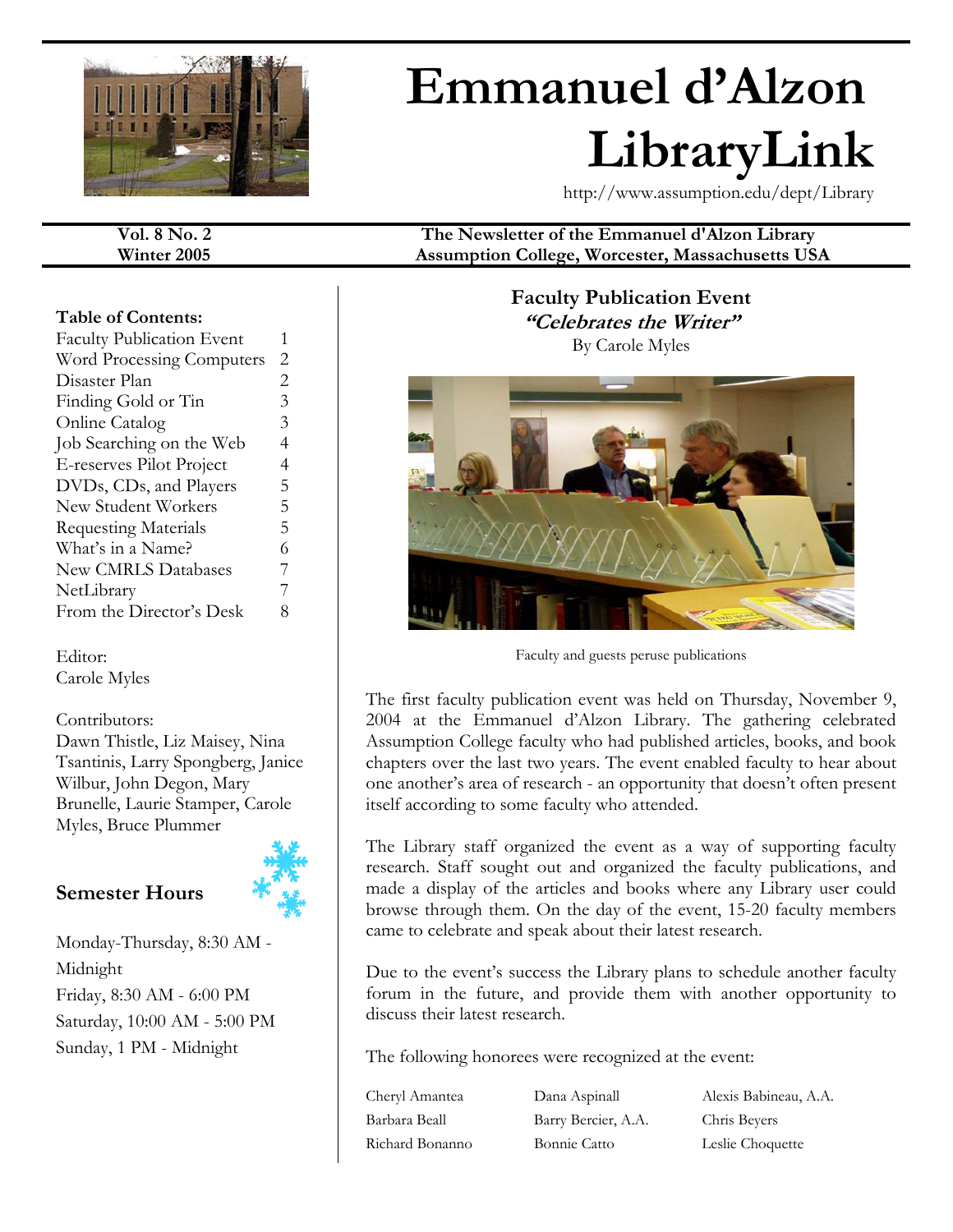Gavin Colvert Anita Danker Magda Castellvi DeMoor Egidio Diodati Leonard Doerfler Adrian Dumas Steven Farough Amy Gazin-Schwartz Arlene Guerrero-Watanabe Carol Harvey Jim Hauri Eric Howe Jeffrey Hunter Maria Kalpidou Demetrius Kantarelis Dona Kercher Deborah Kisatsky James Lang Matthew Lenoe Stuart Lynn Paul Mahon Daniel Mahoney Charlene Martin John McClymer Jeanne McNett Hubert Meunier Saeed Mohaghegh Kenneth Moynihan Ann Murphy Jennifer Niece Claire Quintal Rachel Ramsey David Siddle David Thoreen Paul Ziegler Anthony Zielonka

### **Library Adds More Word Processing Computers**  By Laurie Stamper

Due to demand for word processing computers, the Library recently reconfigured five existing computers which can now be used for both research and word processing. This brings the total number of available word processing computers to ten. Microsoft Office XP, which includes Word, Excel, PowerPoint and Access, is installed on these computers and Internet access is available.



### **Disaster Plan** By Nina Tsantinis

In today's world, the word 'disaster' conjures up images of terrorist attacks and tsunamis. But society has always been threatened by natural disasters such as fire, flood, hurricanes and earthquakes. Increasingly, federal, state, and local governments are urging people to be aware of emergency assistance plans that have been developed in case of a disaster. The d'Alzon Library, with the support of the Massachusetts Board of Library Commissioners, is in the process of revising and updating its Disaster Plan. A committee, chaired by Julie O'Shea, has the task of assuring that policies are in place for the safety of staff and patrons as well as the salvage of collections in the event of an emergency.

On Friday, January 14, 2005 the committee had the opportunity to test its readiness when a substantial leak in the ceiling of the third floor was discovered by a student worker after a night of a severe winter rainfall. A steady stream of water was pouring from the ceiling onto the stack shelving. Several waterlogged ceiling tiles had fallen to the floor and a large patch of carpet was rapidly getting wet. Several staff members quickly assessed the situation and determined that the salvage of books on the affected shelves was the first priority. At the same time it became clear that the leak had to be redirected immediately to prevent further damage to the collection.<br>The "mess" after the ceiling caved in on



the 3rd floor.

As part of the overall plan, the Library has a Disaster Relief Kit on each floor. These kits include emergency supplies of plastic tarp, flashlights, first aid kits, extension cords, caution tape, sponges and other items. Having these supplies near at hand allowed for quick work by the staff. The damaged books were removed and set to dry, the affected and nearby shelving was covered with tarp, and the leak was redirected into a large plastic bag. Soon the Buildings and Grounds crew arrived with a more permanent fix.

This was not a huge disaster in the scheme of things, but preparedness and quick attention were the keys to addressing a situation which could have been much worse.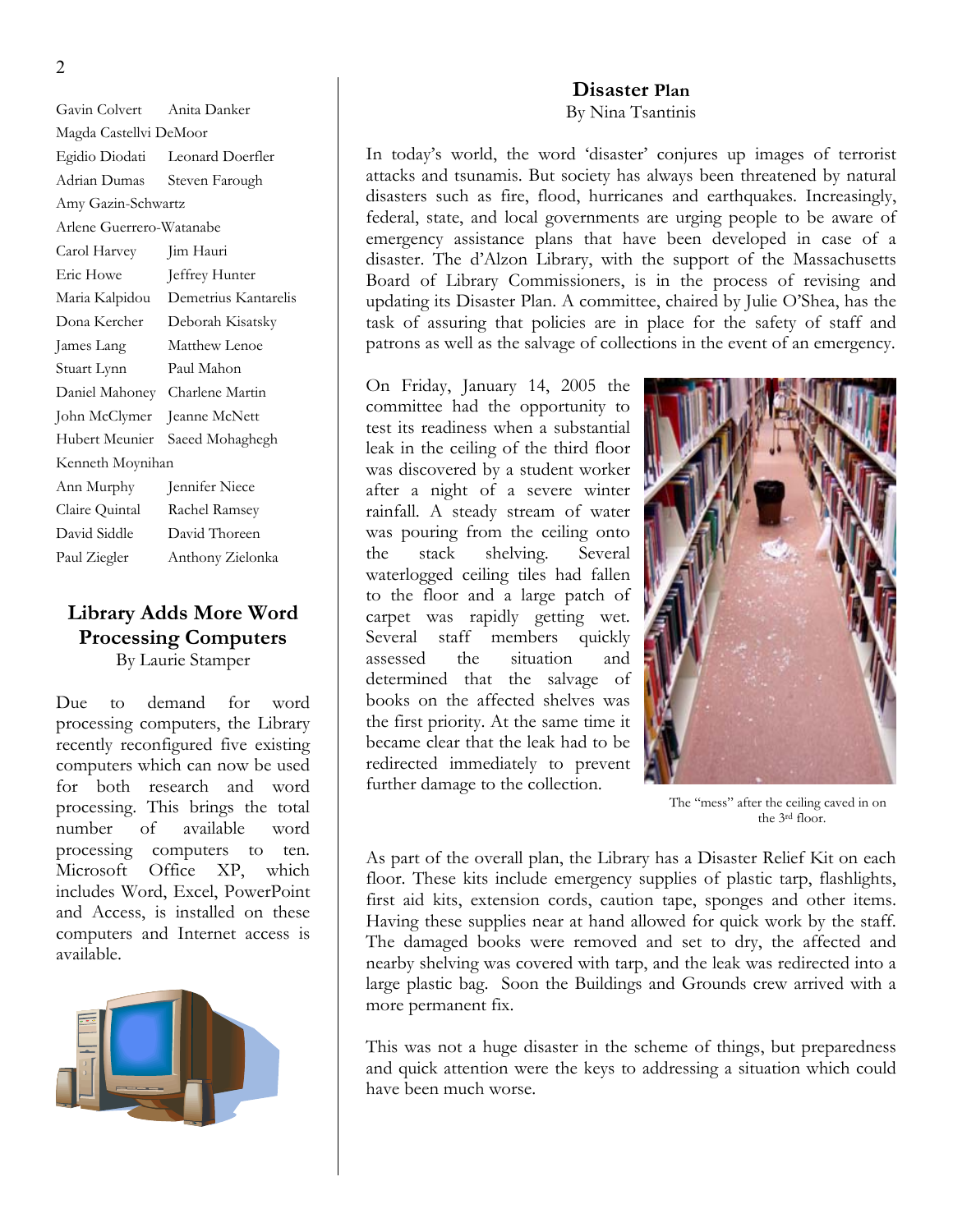

**Finding Gold Or Tin!**  By Bruce Plummer

The d'Alzon Library, as all libraries must do, de-accessions material that is outdated, surplus, or that have too many copies filling the shelf.

After Library staff has made preliminary selections, prior to examination by faculty, I check several web sites to ascertain the value of books and make recommendations on pricing for those books that are to be sold at the Library book sale. In some cases the Library may be able to receive more money from a book dealer for a book because of the demand or rarity. Some web sites that can be useful in checking the value of the items are: [www.bibliofind.com,](http://www.bibliofind.com/)

### [www.abebooks.com,](http://www.abebooks.com/)

### [www.bookpricescurrent.com](http://www.bookpricescurrent.com/).

There were items found that are in the \$30 to \$50 price range. A couple of books were in the several hundred dollars category. One five volume set on bird identification was worth \$500. (The d'Alzon Library has decided to retain that set.)

So, if you see a book at a future Library sale that is priced at \$10, you will know that is a fair price for the item, as it may be worth twice that. The money from the Library book sale goes to purchase new material.

### **Don't Forget The Library's Online Catalog For Your Research Needs**

By Liz Maisey

This is just a reminder to everyone about some helpful features in the [Library's Online Catalog](http://sun2.assumption.edu/cgi-bin/Pwebrecon.cgi?DB=local&PAGE=First) to aid you in your research needs this semester.

As you all know the Catalog is the database to use to locate all the books, journals, and media that are available to you in our Library. You can search by the "traditional" card catalog method of author, title, and subject but here are just some of the features you may not know about.

1. Quick Limits: From the main Catalog page, you can choose to limit your keyword search to a certain location or type of item. (Again, Keyword only search.) If you are looking for a video recording to watch on "American history", do a keyword search and a quick limit to videos on that topic. You will retrieve all the videos that have that phrase in the title, subject, summary or any field in the record.

\*\*\*Remember that when you are doing any keyword search in our Catalog, if you put your terms in quotations it will search those words as a phrase. If you don't use quotes you will get results that will have both terms or just one or the other term and may be less relevant to your needs.

There is a more detailed limiting feature available which includes limiting by date and language for example, which is available for more than just keyword searching. Please come and see us at the Library to learn more about this feature.

2. Sorting by Date: After you retrieve a result list in your search look for the "Sort" option on the upper left hand side of your list. This will allow you to display your results by title, author, publish date, or publish date descending. This way you can quickly find the most recent publications we own on a certain topic or by a certain author.

3. Browsing the shelves from your computer: Although we love to have you visit the Library, a feature in the Online Catalog allows you to see what is on our shelves without leaving the warmth of your dorm room or office. Here's the trick: when you locate a book in the Online Catalog, go to the detailed or brief record. If you click on the call number in that record it will bring you to a list of all the books on the shelf around that book. You can browse forward and backward, through the whole collection if you want. The Library of Congress call number system we use arranges books topically. So if you find a book of interest to you, clicking on the call number will show you the other books we have on that subject, and this will lead you to the resources you need.

If you want to learn more about these features or the many other features available in the Online Catalog, please call or visit us at the Library.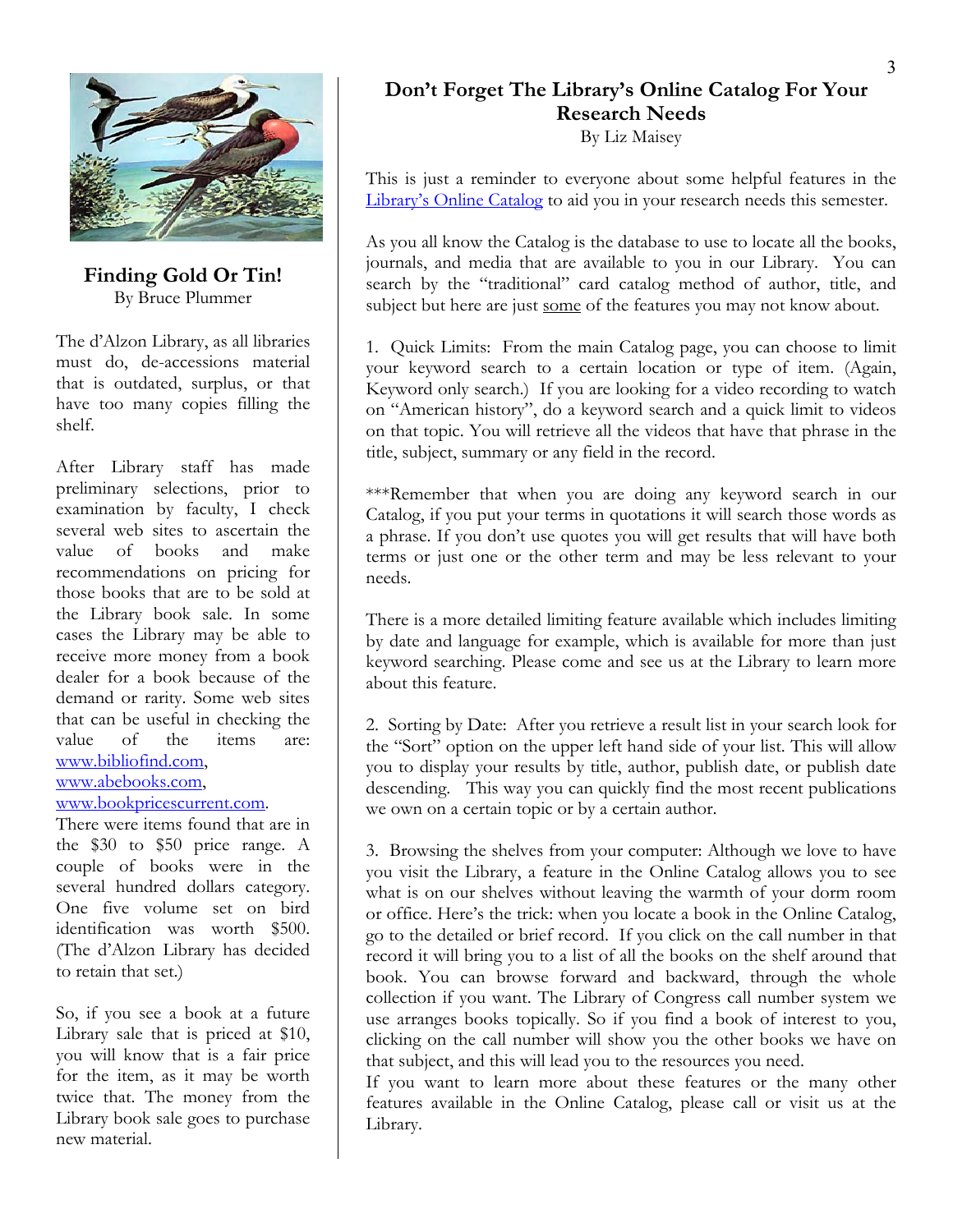### **Job Searching On The Web** By Carole Myles

Due to popular demand, a job search workshop will take place on Monday evening, March 21, from 7-8 p.m. on the first floor of the d'Alzon Library. John Degon, Head of Reference, and Carol McGuiggan, from the Office of Career Services, will be sponsoring this event as they have in the past. The Assumption community is invited to attend this workshop which will contain something for everyone: student, advisor, alumnus, staff, or community member.

John and Carol will highlight resources that one should use in a job search, and show you how to organize your job search as well. They will talk about resumes and cover letters, job boards, and career specific web sites to name a few topics.

This is the third time this helpful workshop has been offered to the Assumption community. Members of the Class of 2005 will especially appreciate the timeliness of this workshop as they prepare to enter the job market. For more information, call either John at x7375 or Carol at x7248.





**E-Reserves In The Library: Reserves At The Ready!!**  By Janice Wilbur

This semester the d'Alzon Library asked professors if they would like to participate in a pilot project to make their reserve material available electronically. The current reserve process requires students to come to the Library to check out the reserve photocopies, remove the staples to photocopy the material, and then re-staple and return the materials to the library reserve window. E-reserves, or electronic reserves, offers reserve material that can be called up at any computer on or off campus. Professors Fitzpatrick (PSY 395) and Warnken (PSY295) volunteered to beta test this new service and help the Library work out possible problems before offering it to all classes.

However, the pilot project has brought up many concerns, that we hope to address before the fall semester. Among these concerns are that the students need to make sure that their ID barcode information is current and correct in the Library database, that they don't have any lost material, and that the computer they are using has Adobe Acrobat in order to read the reserve files. Other concerns are the staff time needed to scan in each article to make it available electronically, and issues with copyright. We are making every effort to address these concerns.

The big advantage in providing this service is CONVENIENCE!! Students will save time by not waiting for the photocopy to be retrieved and checked out, and save time and money by not having to stand at the photocopy machines. Plus, they will be able to retrieve their reserve materials from any computer on campus, in their dorm or from home.

We will be encouraging professors to utilize our new service beginning in the fall 2005 semester. Look for more information on this service when you return from summer break.

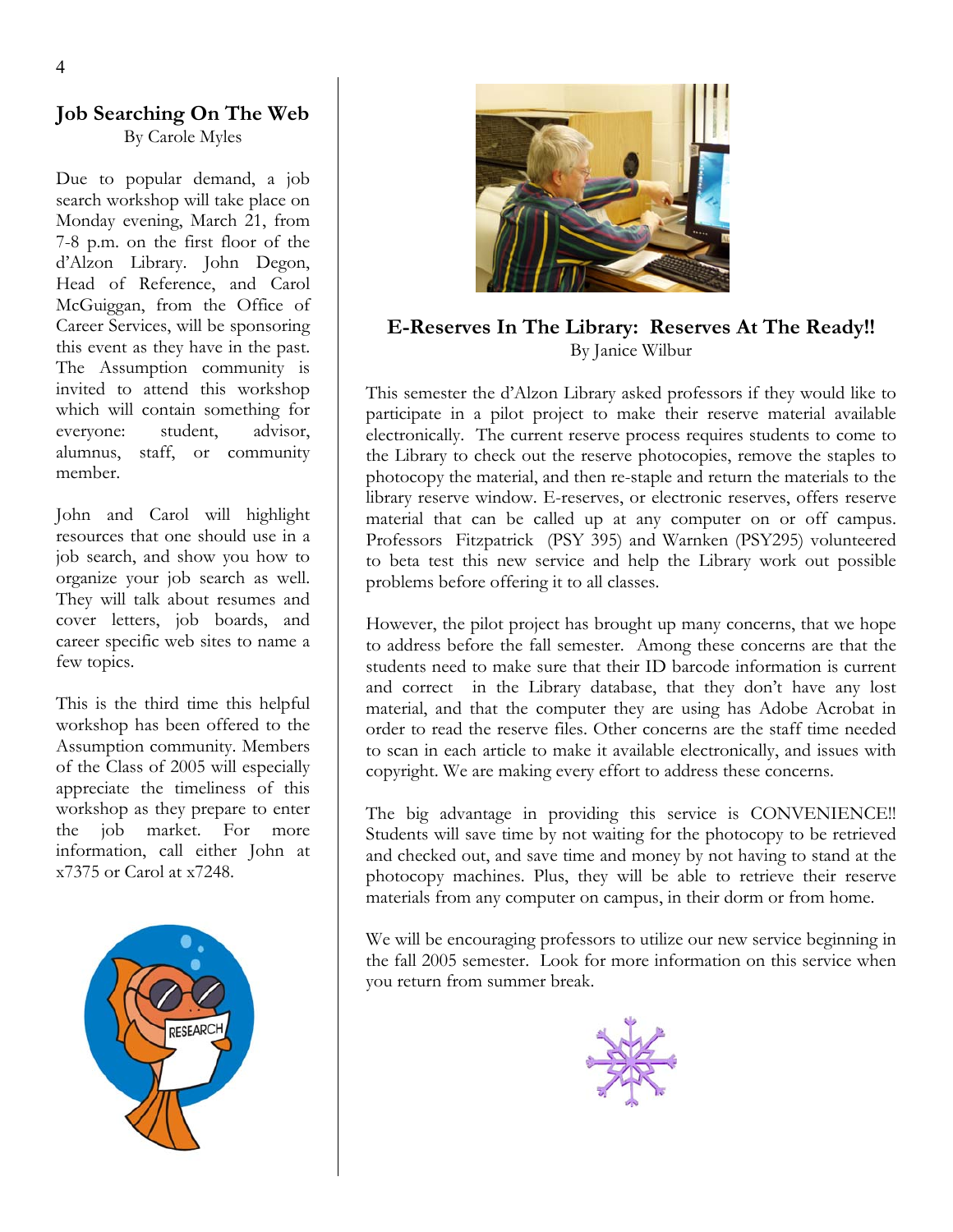

## By Carole Myles

Did you know that the Library's collection contains over 1300 VHS movies and documentaries, 250 music CDs, and 40 DVDs? All are available for borrowing. We also have VCR and DVD players available for use within the Library.

Our movie collection in VHS and DVD format includes titles from the last 30 or so years, including titles as varied as *Almost Famous*, *Three Kings*, *Nixon*, and *The Mayor of Castorbridge* to *The Windsors*, *The Six Wives of Henry VIII*, *The Roman Empire*, and *Art of the Western World.* Our CD collection includes mostly jazz and classical music. For WorldCat and similar (FirstSearch) databases:

Check for titles via our Catalog if you are interested in finding films



### **New Faces At D'Alzon Library**

By Janice Wilbur

The d'Alzon Library would like to welcome new student workers to its staff. We would not be able to offer the hours, nor all the services to our users if it weren't for our students. New student workers on staff are:

Jon Atchue, Class of 2006 Jennifer Clark , Class of 2005 Bill Egan, Class of 2006 Craig Devaney, Class of 2008 Marie Malonson, Class of 2008 **DVDs, CDs and Players** Suzanne McGinn, Class of 2008

### **Another Option For Requesting Materials From Other Libraries**

By Larry Spongberg

You may be aware that you can request materials from other libraries by using the link that is available from the Library home page.

Depending on your situation, another method may be easier for you to use. A number of our databases, including the WorldCat worldwide catalog, display an ILL (interlibrary loan) icon after you have found a record for a book or other item that you are seeking. If you click on that icon, a form appears that enables you to input a request. The advantage is that you do not have to type in any of the citation information, since that data transfers automatically when the form is submitted. Consequently, this process avoids the risk of typos that can delay or prevent your request from being fulfilled.

- Something must be entered on each line that has an  $*$ .
- For the address, use "500 Salisbury St., Worcester MA, 01609" on the appropriate lines.
- or music for a class or leisure. For "Max Cost", enter "0." Regardless of your entry, we will request the item from a library that does not charge if at all possible.
	- After clicking on "submit", a message should confirm that your request was sent successfully. If an error message appears that you cannot remedy, don't hesitate to consult a librarian.
	- If you make additional requests before leaving WorldCat (or a similar database), the information that you entered the first time will reappear on the request form. Many people enjoy avoiding the repetitive typing that otherwise may be involved with submitting requests.

Best of luck with your research. Again, don't hesitate to contact a librarian if you encounter any problems with any of our Library services.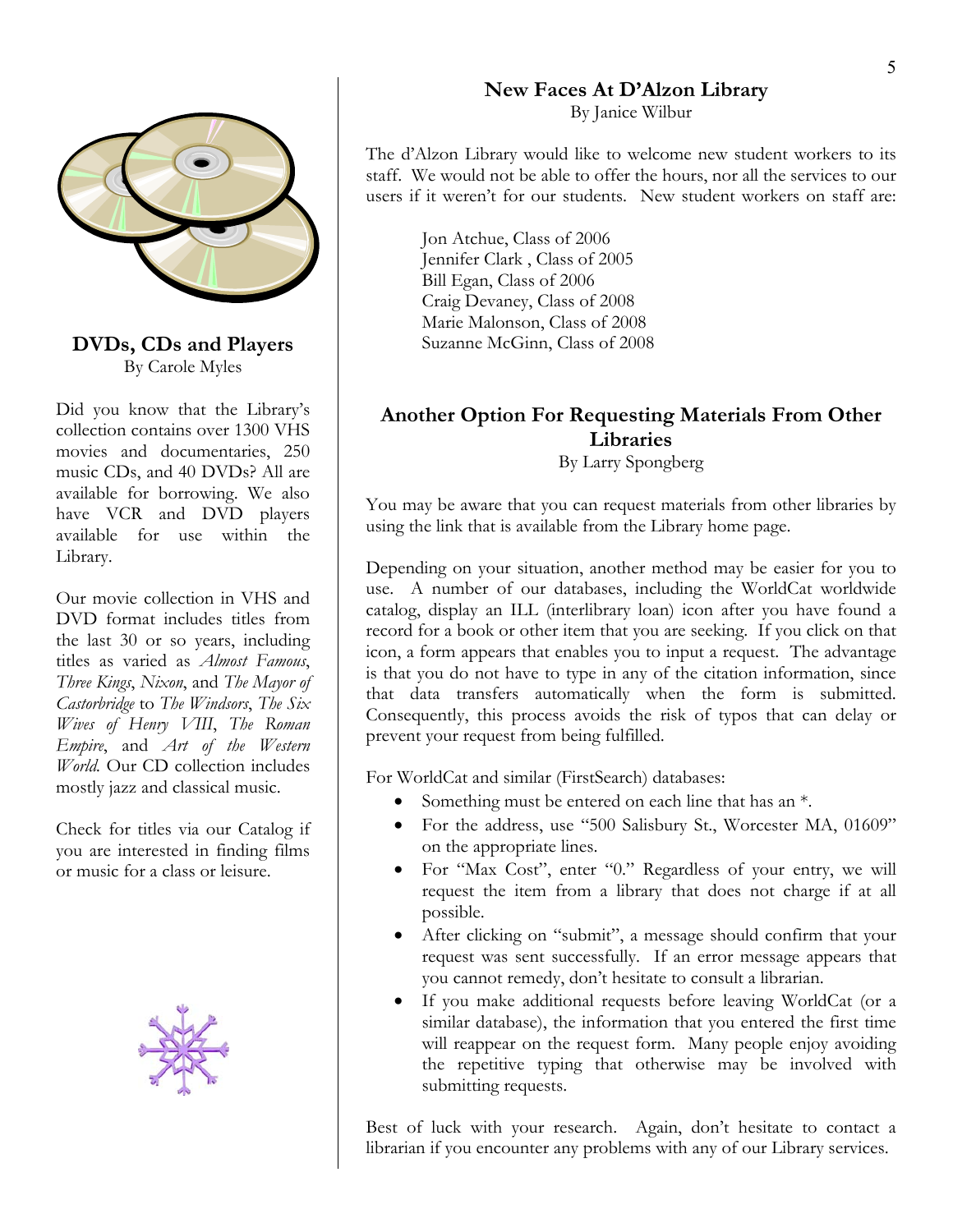### **What's In A Name?**  By John Degon

A reference book is a book that is not meant to be read in page order from cover to cover. Generally readers use them to find discrete pieces of information such as definitions, statistics, biographical information, or names and phone numbers. Common reference book formats include dictionaries, encyclopedias, handbooks and directories. The print reference collection at d'Alzon Library covers every academic discipline in the college curriculum plus materials for general use. Librarians often recommend the reference collection to students doing background research for assignments and term papers. Specialized subject encyclopedias and dictionaries provide excellent general articles on all facets of various disciplines. Heavily used resources from the fall semester included the *Encyclopedia of Medieval Literature*, the *Encyclopedia of Mental Disorders*, and *Encyclopedia of Religion*.

staff has been tallying reference book usage and compiling statistics. Several times daily we count the books that have been used in the reference area and then reshelve them. This information helps us develop a collection that meets our users' needs. It also helps us recommend resources and instruct patrons how to use them.

In the past year patrons have consulted the print reference collection over 3300 times.

### **D'Alzon Library's top 10 print reference titles:**

- *1. Anchor Bible Dictionary*
- *2. Dictionary of Literary Biography*
- *3. Diagnostic and Statistical Manual of Mental Disorders : DSM-IV*
- *4. Mental Measurements Yearbook*
- *5. New Interpreter's Bible*
- *6. HarperCollins Bible Commentary*
- *7. Encyclopaedia Britannica*
- *8. Harper's Bible Commentary*
- *9. Tests in Print*
- *10. Collegeville Bible Commentary*

These titles offer an accurate reflection of the departments that give the entire reference collection the most use. By far, students working on assignments in theology classes take items from the shelves most often. Students doing work in English followed by Social Rehabilitation and then Psychology keep the collection revolving. Students working in all other disciplines spend their fair share of time in the reference stacks as well.

Besides choosing titles from the print reference collection, Library users are also taking advantage of the electronic reference collection. The xreferplus Digital Reference Library allows users to search simultaneously across 100 electronic dictionaries, encyclopedias and other reference sources. The electronic collection is accessible from off campus and is growing in popularity. The electronic reference collection, including xreferplus, is located under the General & Reference link on the Library's Databases/Indexes page.

### **D'Alzon Library's top 10 electronic reference titles:**

- For the past year the reference 1. The American Heritage® Concise Dictionary
	- *2. The Columbia Encyclopedia*
	- *3. Rawson's Dictionary of American Quotations*
	- *4. The Hutchinson Encyclopedia*
	- *5. CIA World Factbook*
	- *6. The New Dictionary of Cultural Literacy*
	- *7. Collins English Dictionary*
	- *8. Who's Who in Christianity*
	- *9. The American Heritage Stedman's Medical Dictionary*
	- *10. Mosby's Medical, Nursing and Allied Health Dictionary*

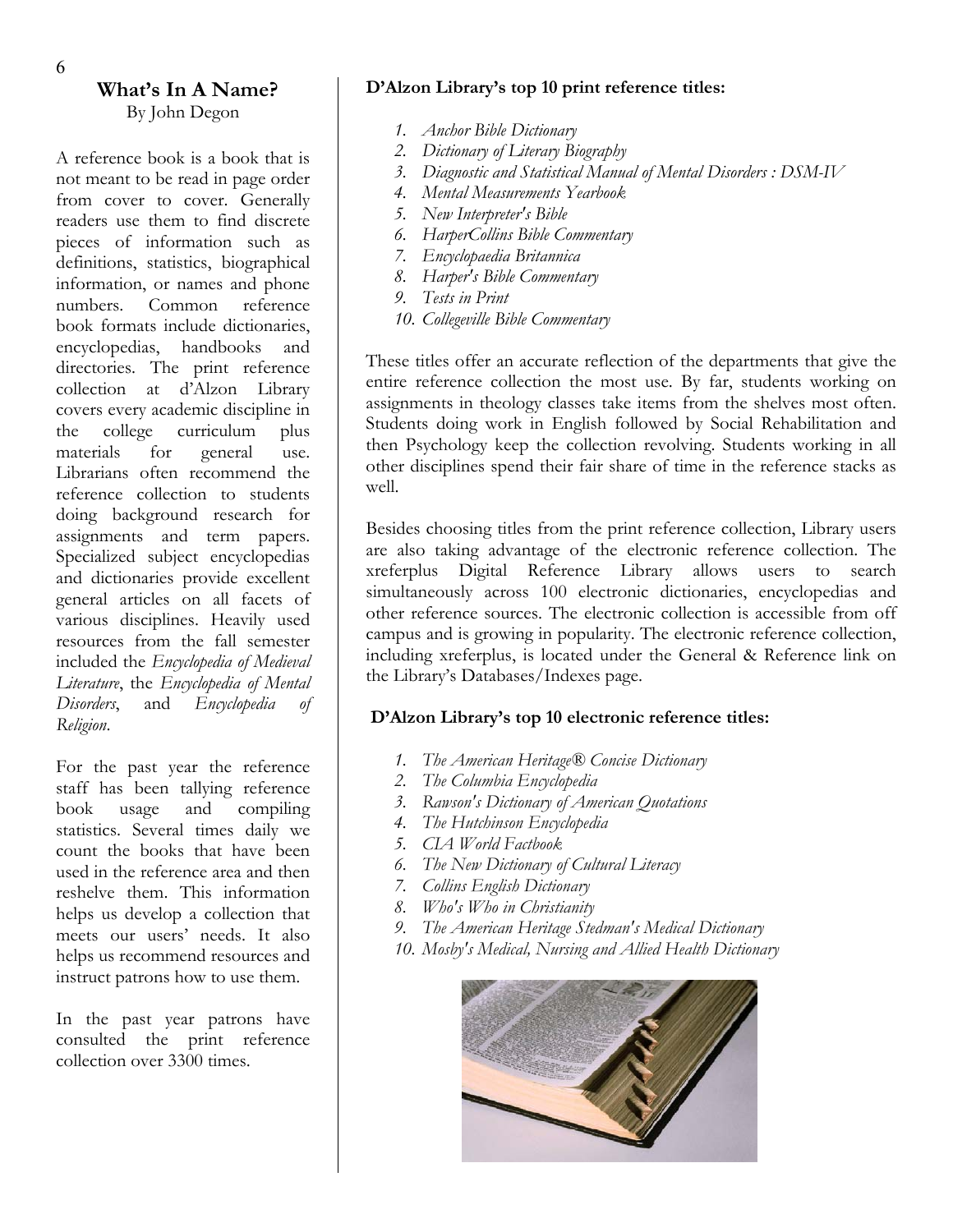### **CMRLS Adds Two New Databases**

By Carole Myles

D'Alzon Library is pleased to announce the addition of two new databases through its membership with CMRLS, the Central Massachusetts Regional Library System. The databases are Issues and Controversies, and Today's Science, both from Facts on File. Members can now access sixteen databases for free through CMRL<sub>S</sub>.

[Issues and Controversies](http://library.assumption.edu:2048/login?url=http://www.2facts.com/Formslogin.asp?db=icof) provides in-depth and objective information on the hot topics of the day, similar to *Congressional Quarterly* which the Library carries in print. Each month a topic is analyzed in detail and objectively by providing opposing viewpoints from experts in the field. Users can link to related web sites and peruse bibliographies, which are just a few things that one can expect to see in this database. Remote access is also available.

[Today's Science](http://library.assumption.edu:2048/login?url=http://www.2facts.com/Formslogin.asp?db=tsof) delivers more than a decade of science news to students and researchers. The database is updated on a weekly basis and includes biographies, images, a glossary, indexes, and hyperlinks to related web sites. Today's Science covers the environment, health and medicine, physics, chemistry, math, technology, genetics, and archaeology. Users can access the database from home and link to other related web sites.

[http://www.assumption.edu/dept/lib](http://www.assumption.edu/dept/library/resources/databases_indexes1.html) [rary/resources/databases\\_indexes1.ht](http://www.assumption.edu/dept/library/resources/databases_indexes1.html) [ml](http://www.assumption.edu/dept/library/resources/databases_indexes1.html)



### **Emmanuel d'Alzon Library Offers Anytime/Anywhere Access to Academic eBook Collection**

*eBooks Can Be Searched and Borrowed Over Internet*  By Carole Myles

Emmanuel d'Alzon Library wants to make students, professors and faculty aware of an innovative way of accessing information: a collection of eBooks from [NetLibrary.](http://library.assumption.edu:2048/login?url=http://www.netlibrary.com) eBooks are full-text electronic versions of published books that library patrons can search, borrow, read, and return over the Internet. The Library subscribes to a collection of several thousand titles, which is a subset of NetLibrary's larger collection.

According to NetLibrary, eBook titles are available to all Library users at terminals in the Library and from their personal computers via the Internet. Robust search technology allows users to quickly search across all the eBooks in the collection to identify the reputable published sources of greatest interest at any point in time. Users can search by author, title, or keyword, and they can search within eBooks for keywords and phrases. eBooks are available for checkout and are automatically checked back into the Library collection when the checkout period expires, making the eBook available for another user.

Emmanuel d'Alzon Library eBook titles range in scope from core academic areas of science, social sciences, and the humanities to collections of specialized study in areas such as business, education, library science, medicine, religion and philosophy, computer science, and engineering. As an added feature, the Houghton Mifflin 4th Edition of *The American Heritage® Dictionary of the English Language* is embedded into NetLibrary eBooks. Faculty, staff, students, and other users can obtain dictionary definitions simply by clicking on a word in any eBook, or by entering a word in the dictionary search window. Some word definitions are accompanied by audio.

In order to access NetLibrary, a user must first register for the service in the Library. A NetLibrary account is free and there are no membership/annual fees. The NetLibrary web site provides access to the content collection the Library has purchased. A free account lets you access the collection of eBooks from any Internet connected computer 24 hours a day, 7 days a week, from campus, home or work just by entering a password. Your free account allows you to view the full content of eBooks, listen to audiobooks, make notes in individual eBooks, and customize your account preferences. To access these databases go to

> For more information on this resource contact a reference librarian at x7273.